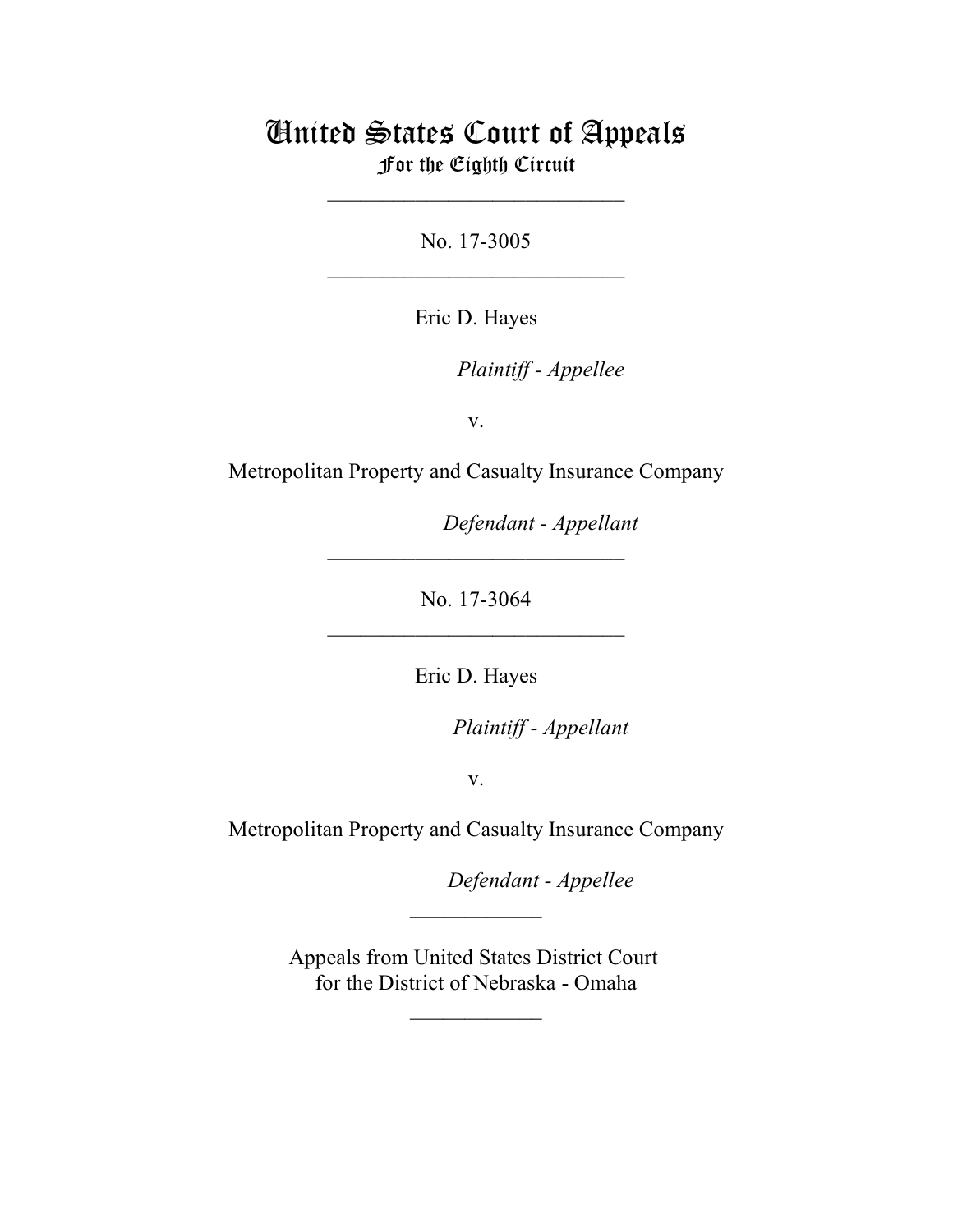Submitted: May 16, 2018 Filed: November 9, 2018

 $\overline{\phantom{a}}$  , where  $\overline{\phantom{a}}$ 

 $\frac{1}{2}$ 

Before SMITH, Chief Judge, BEAM and COLLOTON, Circuit Judges.

BEAM, Circuit Judge.

Metropolitan Property and Casualty Insurance Company (Met) appeals the district court's<sup>1</sup> entry of judgment in favor of Eric Hayes, its insured, following a bench trial in a dispute over property coverage of a building that was destroyed by fire. We affirm.

## **I. BACKGROUND**

We relate the facts which were supported by substantial evidence at the trial and from the district court's factual findings. We give deference to the district court's position as the credibility judge in this bench trial. Kaplan v. Mayo Clinic, 847 F.3d 988, 991 (8th Cir.), cert denied, 138 S. Ct. 203 (2017). Hayes's home at 480 South 6 Street, Springfield, Nebraska, was insured by Met under a homeowner's insurance policy. Hayes used the detached garage of the residence as part of a home base for his plumbing business, and in addition to living there himself with his children, he also rented out the second and third levels of the residence to a tenant and her two children. When Hayes insured the residence in 2007, Met argues that he indicated on his application that the premises were *not* used to conduct business, and were *not* used as rental property. However, the application, a five-page document, was not a

<sup>&</sup>lt;sup>1</sup>The Honorable Laurie Smith Camp, Chief Judge, United States District Court for the District of Nebraska.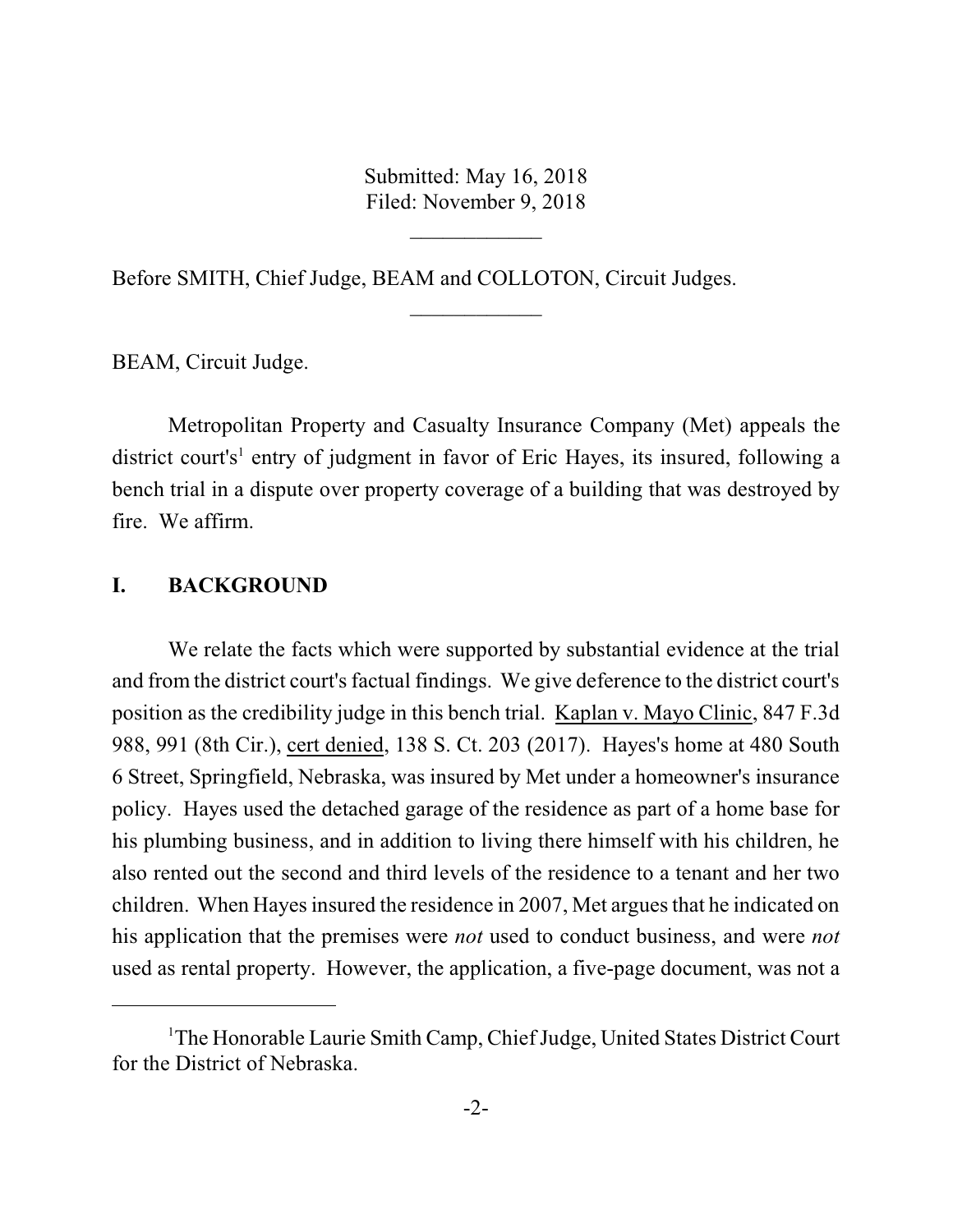model of clarity on either of these two points. It was apparent that the form was not filled out by hand because pre-printed "x's" were used in the checked boxes. Hayes testified that he did not recall personally completing the application in 2007; that he worked with an independent insurance agent when it was filled out, and it was also likely filled out with information from his sister, because his signature "stamp" was used in the signature line instead of his actual handwritten signature, and she had his authorization to use the stamp.

With regard to tenants, the form asked whether "the residence [was] held exclusively for rental?" and a pre-printed "x" was marked next to the letter "N" in answer to that question. The form also asked for number of "families" and the number "1" was printed in that box. With regard to the business, the form asked whether "[a]ny farming or other business [was] conducted on premises?" and again, a box indicating "no" was marked with a preprinted x. Hayes testified at trial that while he did maintain some plumbing supplies at the property, very little of the plumbing equipment waslocated in the detached garage due to limited space. He also testified that he definitely did not "run" the plumbing business out of the premises, although customers would on occasion contact himthere about doing a plumbing job. Further, Hayes had a separate commercial business insurance policy to cover the plumbing businessin the detached garage, (although the address for this business was inadvertently and incorrectly listed on the insurance form as *6*80 South 6 Street, Springfield, Nebraska, rather than 480), and Hayes testified that he believed the commercial policy adequately covered his business. Hayes did not make a claimwith regard to the shop or business as a result of the fire.

On January 24, 2013, the home was destroyed by a fire. Hayes was in Haiti on a mission trip when the fire occurred. Hayes filed a claim with Met. Met made a notation as of January 28, 2013, that it believed the fire was intentionally set. By January 29, 2013, Met knew that Hayes was operating part of his business at the detached garage near the premises, and that he leased the upper portion of the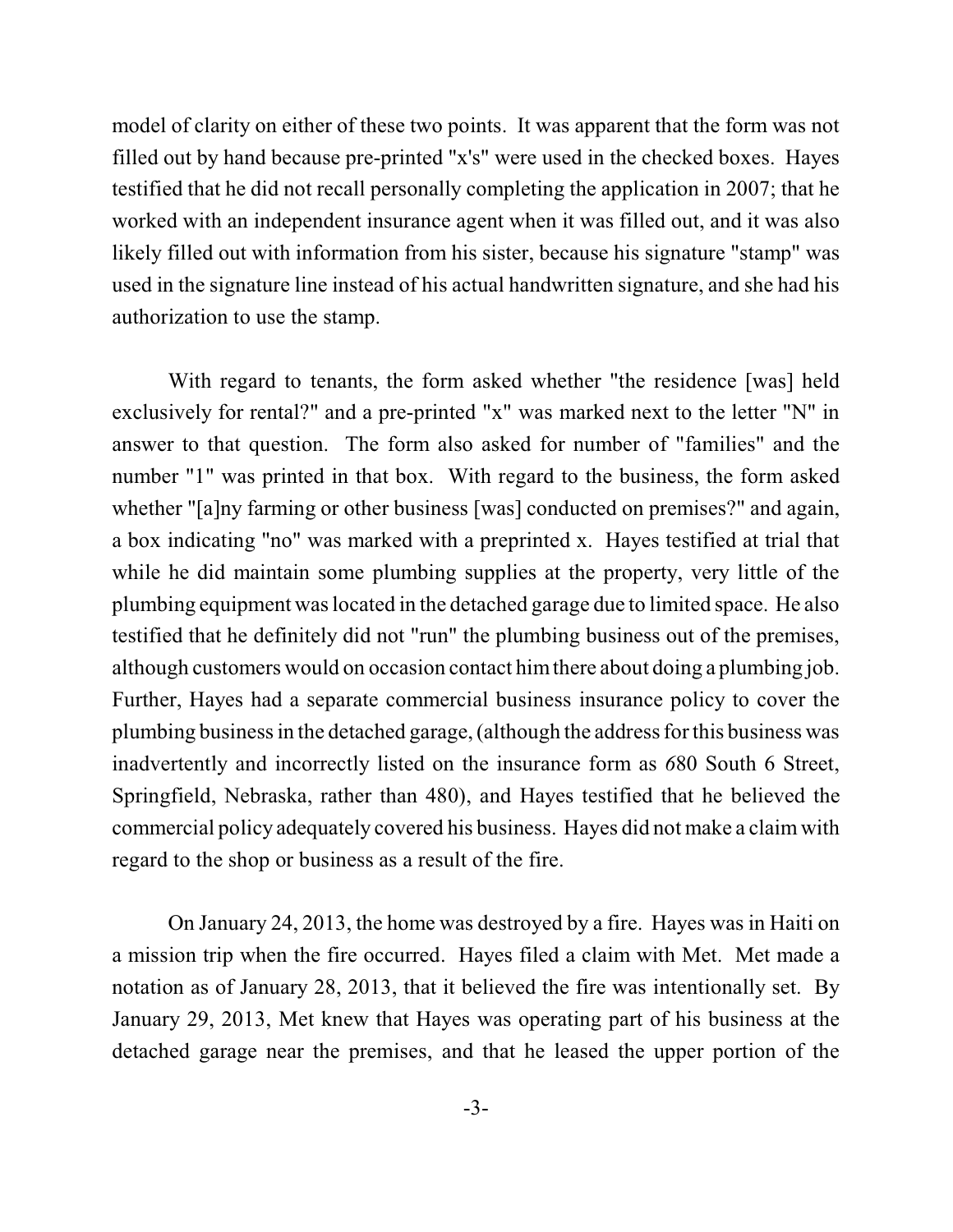premises to tenants. Accordingly, in February 2013, Met sent Hayes a reservation of rights letter, informing him that it was investigating the circumstances surrounding the fire, and whether there had been a change in occupancy due to the business and tenants.

Hayes submitted multiple sworn proofs of loss, all of which were rejected by Met for deficiency in form and documentation. On September 18, 2013, the state fire marshal informed Met that there was insufficient evidence to charge anyone with arson in connection with the fire at the insured premises. In October 2013, while the investigation was ongoing, Met sent Hayes a policy *renewal* for the premises for the effective dates of November 2013 through November 2014. In this renewal form, there was a provision for "optional coverage" for Hayes's plumbing business venture. In January 2014, Met concluded that Hayes had made material misrepresentations on his 2007 insurance application. Met informed Hayes ofthis conclusion in April 2014, and email communications between the parties' lawyers ensued. Part of the discussion in that correspondence included whether, in return for agreeing not to sue Met, Hayes would accept a check to cover the balance of what was owed on Hayes's mortgage. Those talks never came to satisfactory fruition, and Hayes ultimately sent a demand letter in the amount of \$669,000 on July 30, 2014.

On August 5, 2014, Met officially informed Hayes that it was denying the claim, cancelling the policy *ab initio* based upon material misrepresentations, and enclosed a check for all premiums Hayes had paid, with interest. Met also sent a check to Springfield State Bank for \$127,342.97 to satisfy the balance due on Hayes's mortgage. Hayes returned the premium check and asked the bank to refuse to cash the mortgage payment. The bank nonetheless accepted the check to satisfy the mortgage payment.

Hayes sued Met in October 2014 in state court for breach of contract and bad faith denial/investigation. Met removed the matter to federal court on the basis of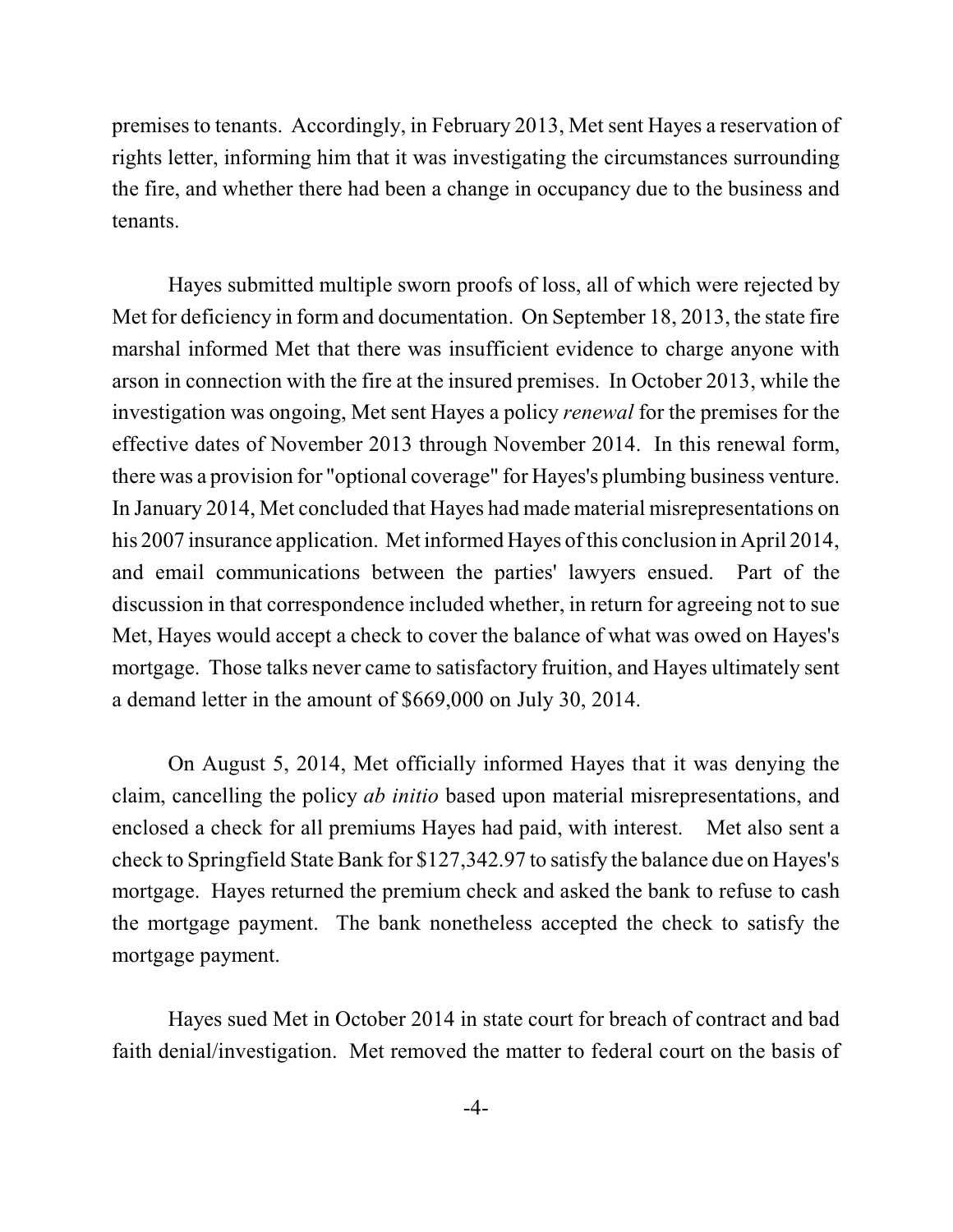diversity jurisdiction. In February 2015, the district court<sup>2</sup> dismissed the breach of contract claim astime-barred. The bad faith claim proceeded to a bench trial that was conducted on April 18 through April 20, 2017. The district court entered judgment for Hayes on the bad faith claim at the conclusion of trial. As relevant, the court found that the insurance form was filled out by the independent insurance agent and signature stamped by Hayes's sister. Further, the court found that the form contained ambiguous questions. Accordingly, the court held there was a lack of evidence that Hayes knowingly provided false answers on the insurance application with the intent to deceive. The court additionally held that Met did not suffer a detriment due to any possible deception, and thus had no basis for rescission. The district court found that even if Met had proved deception and detriment, it should be estopped from rescinding the contract because of the eighteen-month delay between the time Met found out Hayes had a tenant and a plumbing business (in January 2013), and the time it rescinded (August 2014). The district court found that Hayes met his burden to establish Met's bad faith refusal to to pay the claim.

Subtracting the amounts Met paid for the mortgage, the deductible and a few other small amounts, the total amount awarded by the district court was \$493,455. The court also directed Hayes's counsel to submit a request for reasonable attorney fees. In a separate order, the district court awarded counsel attorney fees in the amount of \$86,160. In that same order, the district court denied Met's motion to alter or amend its original order. Met appeals, alleging numerous errors discussed in turn below–its primary contention being, however, that the bad faith claim could not lie without the time-barred breach of contract claim earlier dismissed. Hayes crossappeals the dismissal of the contract claim as time-barred.

<sup>&</sup>lt;sup>2</sup>At the time the breach of contract claim was dismissed, the case was assigned to the Honorable Lyle E. Strom, United States District Judge for the District of Nebraska, now retired.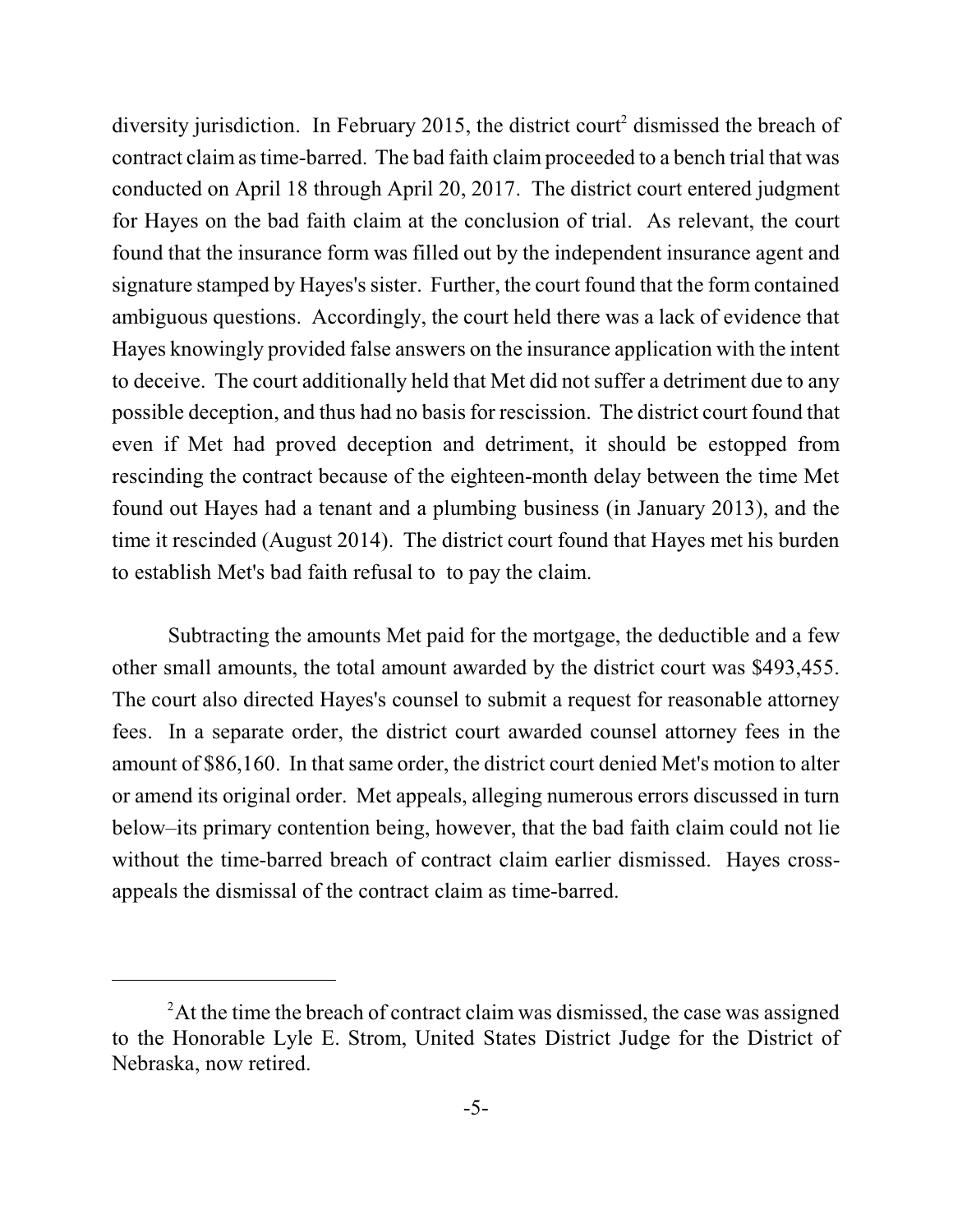#### **II. DISCUSSION**

We review the district court's findings of fact in the bench trial for clear error and its legal conclusions de novo, overturning the factual findings only if they are not supported by substantial evidence, based upon an erroneous view of the law, or we are left with the definite and firm conviction that an error has been made. Kaplan, 847 F.3d at 991.

#### **A. Bad Faith**

As the forum state, Nebraska law applies in this case. A bad faith claim in Nebraska is established when a plaintiff shows that (1) there was no reasonable basis for denying the claim and (2) the insurer knew of, or recklessly disregarded, the lack of reasonable basis for denying the claim. Bailey v. Farmers Union Co-op. Ins. Co., 498 N.W.2d 591, 599 (Neb. Ct. App. 1992).

Met argues that because the contract was rescinded "ab initio," the court had no jurisdiction over a bad faith claim, Hayes had no standing to pursue a bad faith claim, and that the claim could not have existed in the absence of a contract at the time of trial. Met further argues that the damages awarded on the bad faith claim were contrary to Nebraska lawbecause theywere actually contractual damages, rather than tort damages, and that by awarding damages, the district court effectively awarded coverage under the rescinded contract.

Hayes argues that he was not required to prevail on his breach of contract claim in order to pursue his bad faith claim under Nebraska law, citing as his primary source, Larette v. American Medical Security, Inc., 705 N.W.2d 41, 48 (Neb. 2005) (noting that an insured need not prevail on the breach of contract claim in order to prevail on the bad faith claim; that they, in effect, stand alone). Hayes argues that, indeed, the extent of Met's bad faith conduct is illustrated by Met's investigation of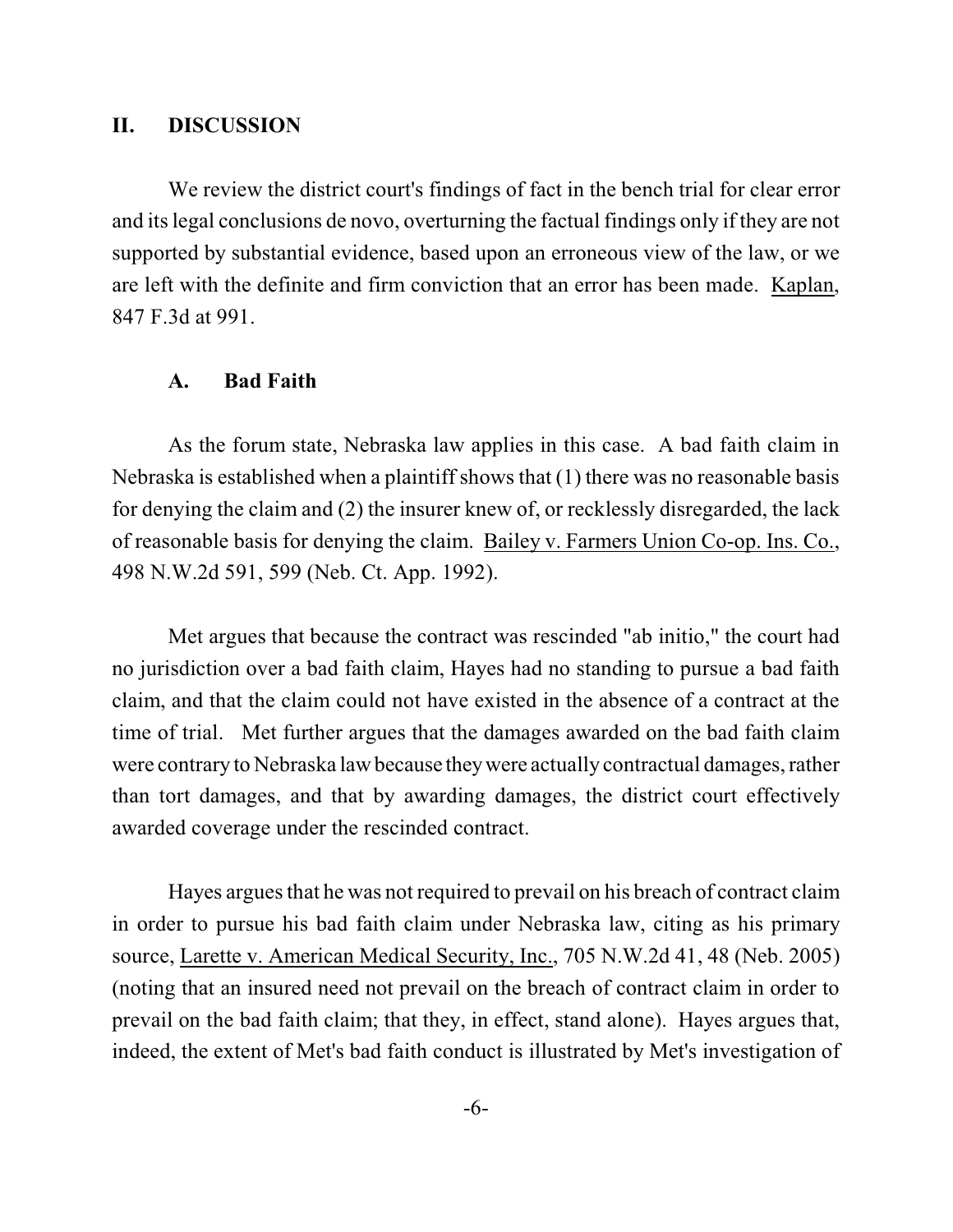the claim for eighteen months, and that it was only then at the close of that period, did it "void" or rescind the contract "ab initio." Its stated reason for rescission was based upon facts that it knew within days of the fire.

While Met is correct that there must have been a contract at some point in time in order for there to be a bad faith claim, Met cannot insulate itself from a bad faith claim by creating the fiction that a contract never existed by voiding or rescinding it "ab initio." The cases Met cites do not stand for the proposition that an insurer can do what it did here–discover there isliability after eighteen months of "investigating" and rescind based upon misrepresentation evidence that was within its knowledge five days after the fire. Braesch v. Union Insurance Co., 464 N.W.2d 769 (Neb. 1991), does not bear the weight Met places on it. In Braesch, the policyholders settled with their insurer on a bad faith claim. The court discussed the context in which a third party might assert a bad faith claim against an insurer, and the court indicated that non-policyholders would not be allowed to bring a bad faith claim. Id. at 776. Alleging that Hayes was never a "policyholder" because Met rescinded the contract eighteen months after the fire occurred is more than a bit of a stretch. And, as noted, the district court found that Met either wrongly rescinded Hayes's insurance contract or was estopped from doing so based upon its actions. Nor does Lynch v. State Farm Mutual Automobile Insurance Co., 745 N.W.2d 291 (Neb. 2008), support Met's cause. Lynch stands for the proposition that when an insured has already recovered more than the amount of its medical damages from a third party, the insurer had no contractual duty to provide more medical benefits under the policy. Id. at 297.

Met next argues that we should reverse the district court because it wrongly shifted the burden of proof to Met on Hayes's bad faith claim. However, we disagree with Met's assertion. We instead find that Hayes met his burden of proving the elements of bad faith–that Met had no reasonable basis for denying the claim and did so with knowledge or with reckless disregard of that fact. See Bailey, 498 N.W.2d at 599. There is substantial evidence to support the district court's finding that Met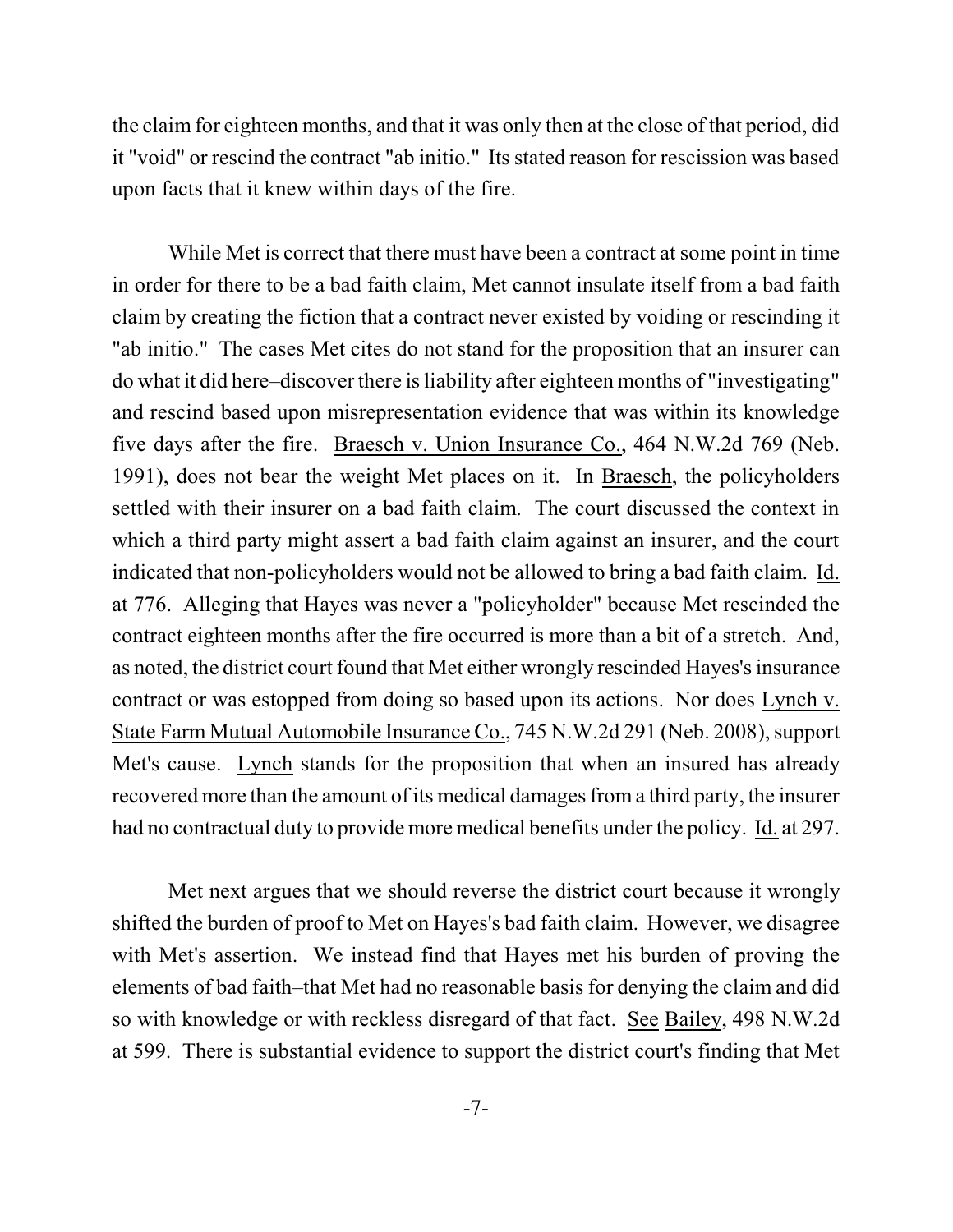had no reasonable basis for denying the claim, and that Met had knowledge of this lack of basis. This knowledge was based upon the eighteen-month time frame between when Met first knew of a possible problem and when it "rescinded" the policy on that very basis. Further evidence of its knowledge or reckless disregard for improperly denying the claim lies in the emails exchanged wherein Met tried to secure a release from a bad faith suit in exchange for paying off Hayes's mortgage.

The only burden the district court (properly) placed upon Met at trial was to prove that it could avoid liability due to Hayes's alleged misrepresentations on his insurance contract. Lowry v. State Farm Mut. Auto. Ins. Co., 421 N.W.2d 775, 778 (Neb. 1988) (holding that insurer must plead and prove misrepresentation, reliance, and deception). We agree with the district court that Met could not prove misrepresentation or deception by Hayes, or any reliance thereupon by Met. We base this conclusion upon our previous recitation of the circumstances surrounding when the insurance form was filled out and the ambiguities on the form itself. Accordingly, the district court correctly entered judgment for Hayes on the bad faith claim.

# **B. Damages and Attorney Fees**

Met next challenges the damages awarded, arguing that they were contractual and not based upon the tort of bad faith, and cites Bailey for the proposition that Hayes cannot recover policy-derived amounts for the tort action of bad faith. In Bailey, the court of appeals held that an insured could not recover for emotional distress when the harm was caused solely by breach of contract. 498 N.W.2d at 603. Here, there is no issue of emotional distress, and the district court specifically found that Met improperly rescinded the contract, or in the alternative, that it was estopped from doing so. Thus, we find that the district court properly calculated the economic damages Hayes suffered as a result of Met's bad faith refusal to pay pursuant to the provisions of the improperly rescinded contract. Ruwe v. Farmers Mut. United Ins. Co., 469 N.W.2d 129, 135 (Neb. 1991).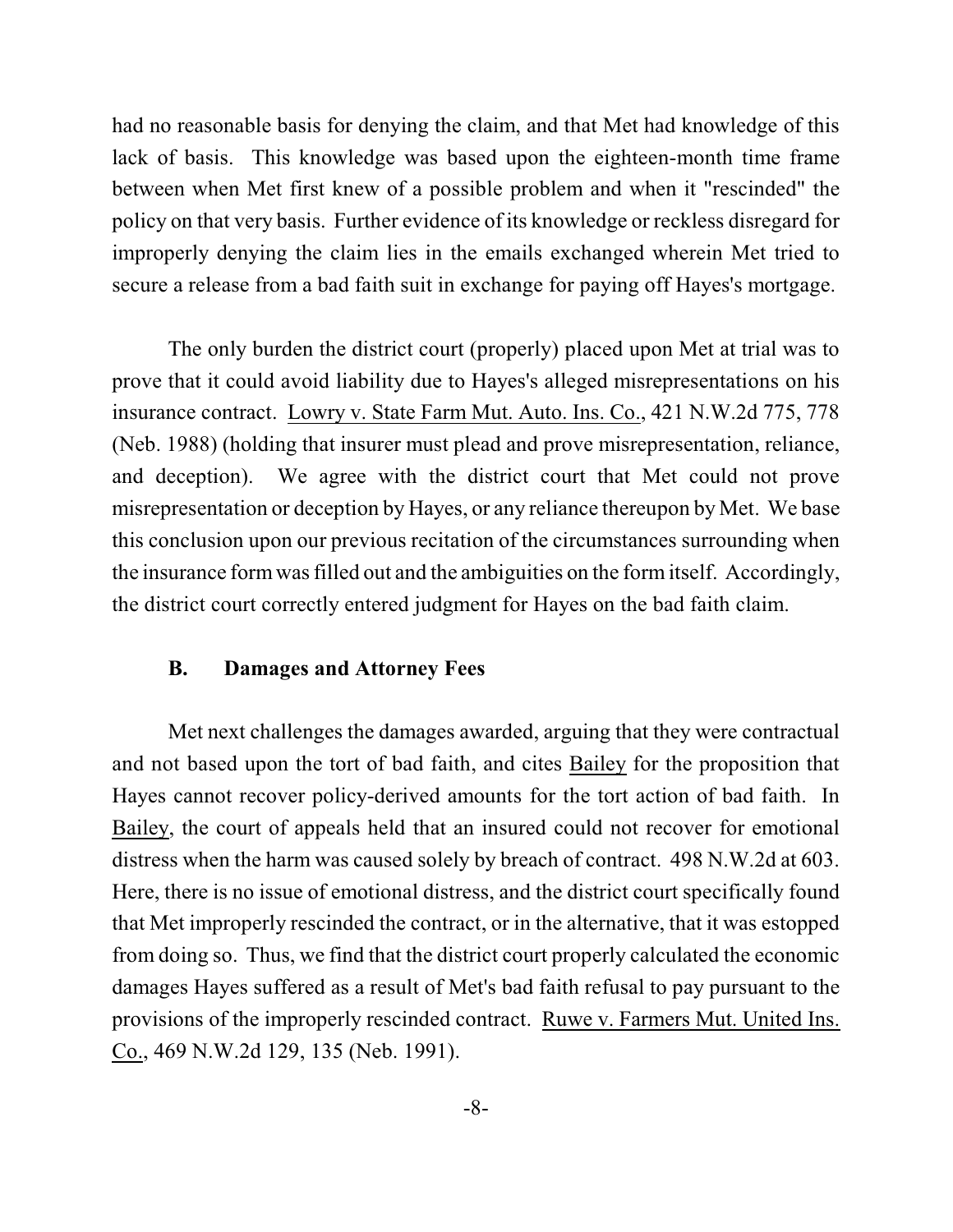Met next challenges the award of attorney fees, repeating its argument that there was no contract and no liability, and that accordingly the attorney fees cannot be awarded under Nebraska Revised Statute § 44-359 (providing for reasonable attorney fees when an insured has prevailed on a claim against an insurance company). Met repeats its argument, prevalent throughout, that without a valid insurance contract, Hayes cannot recover attorney fees. First, the district court correctly found that Met had no basis for rescinding the contract, and even if it did, it should be estopped from doing so. Second, the language of the attorney fee statute belies the notion that a meritorious breach of contract action is required for fee recovery. The insured must simply successfully "bring[] an action upon any type of insurance policy." As we have stated, the legal fiction that no insurance policy exists in this case is without support. Accordingly, the action was brought "upon the policy," thus distinguishing this case from our opinion in Lienemann v. State Farm Mutual Auto Fire & Casualty Co., 540 F.2d 333, 342 (8th Cir. 1976), wherein we disallowed an award of fees under this statute because the fees were based upon tort principles, resulted in a judgment in excess of policy limits, and was unrelated to any covenant in the policy. The judgment in the instant case, unlike Lienemann, is not unrelated to any covenant in the insurance policy. As Met argued above, the damages were calculated pursuant to the policy provisions. Accordingly, we find that under the unique circumstances of this case, where a policy was improperly rescinded, we agree with the district court that the Nebraska Supreme Court would likely allow fees pursuant to Nebraska Revised Statute § 44-359. Thus, the district court did not abuse its discretion in awarding reasonable attorney fees for this action "upon the policy." Id.; see Adams Bank & Tr. v. Empire Fire & Marine Ins. Co., 506 N.W.2d 52, 55 (Neb. 1993) (abuse of discretion standard of review for § 44-359). Accordingly we affirm the award of reasonable attorney fees to Hayes.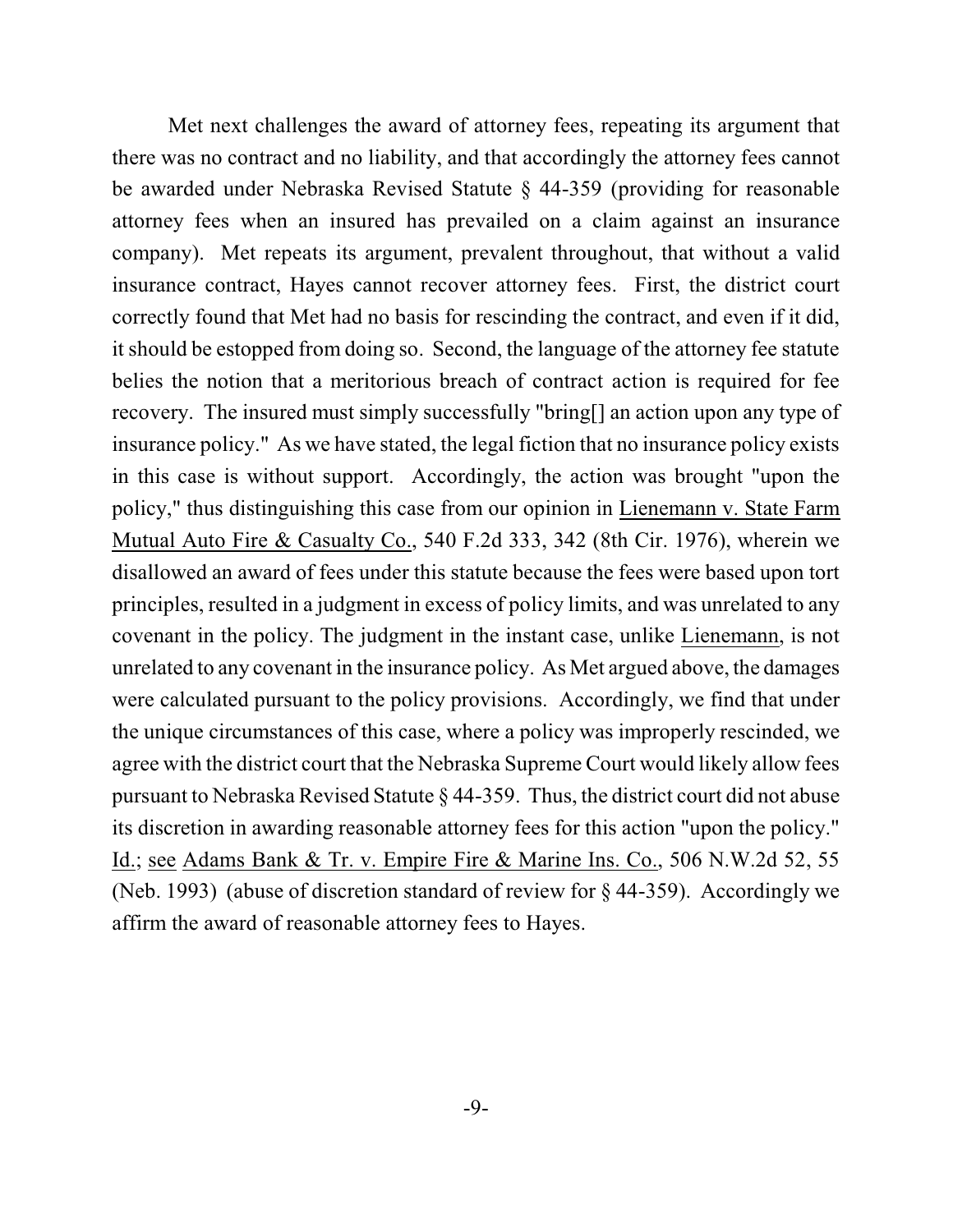## **III. CONCLUSION**

We affirm<sup>3</sup> the district court.

COLLOTON, Circuit Judge, concurring in the judgment.

The crux of the insurance company's position on this appeal is that Eric Hayes cannot bring a tort claim for bad faith denial of an insurance claim unless there was an underlying insurance contract. The company (Met) argues that because it rescinded the insurance contract with Hayes from the beginning, and Hayes did not timely bring a breach of contract claim, there was no contract as a matter of law, so the tort claim must fail as well.

The straightforward answer to this contention is that Hayes did bring a timely breach-of-contract claim. The district court ruled that the claimwas untimely because the limitations period is twelve months, and Hayes did not bring his claim until more than a year after the loss from fire on January 24, 2013. The better reading of Nebraska law, however, is that the limitations period is five years.

The ordinary statute of limitations for contract actions in Nebraska is five years, Neb. Rev. Stat. § 25-205, and no "insurance company shall issue . . . any policy . . . containing . . . any provision limiting the time within which an action may be

<sup>&</sup>lt;sup>3</sup>Hayes's counsel conceded at oral argument that if he prevailed on his bad faith claim, any resolution of the breach of contract claim was essentially unnecessary, as it did not provide any new or different damages than those received for the bad faith claim. Additionally, the district court's findings on rescission, with which we agree, effectively restores the operation of the contract. Therefore, because we cannot "grant any effectual relief" to Hayes on the breach of contract claim, we dismiss the cross-appeal from the district court's dismissal of the contract as moot. Campbell-Ewald Co. v. Gomez, 136 S. Ct. 663, 669 (2016) (quotation omitted).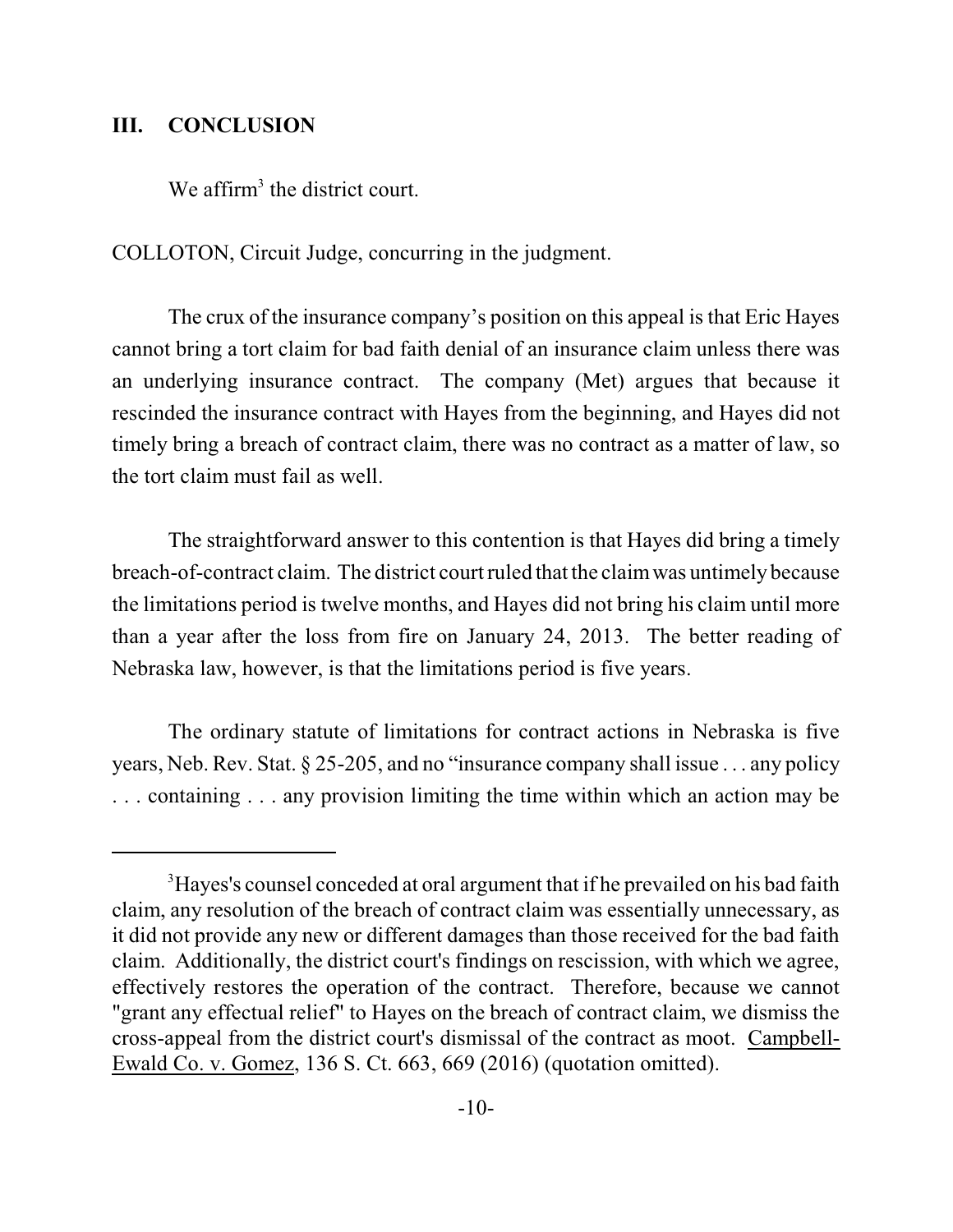brought to less than the regular period of time prescribed by [Nebraska's] statutes of limitations, unless otherwise prescribed by this chapter." Neb. Rev. Stat. § 44-357. A provision in Hayes's policy prescribes a one-year limitations period. Met argues that this shorter period is "otherwise prescribed" by Neb. Rev. Stat. § 44-501, which requires fire insurance policies to "conform as nearly as practicable to . . . context, provisions, agreements, and conditions with the 1943 Standard Fire Insurance Policy of the State of New York," because the New York policy contains a one-year limitations period.

The Nebraska Supreme Court, however, has held that where a fire insurance policy contains both a one-year statute-of-limitations provision *and* "provisions amending any terms of the policy which are in conflict with state statutes to confirm with such statutes," the limitations period prescribed by the policy must yield to the five-year period prescribed by Nebraska law for contract actions. *Hiram Scott College v. Ins. Co. of N. Am.*, 188 N.W.2d 688, 690 (Neb. 1971); *see also Wulf v. Farm Bureau Ins. Co. of Neb.*, 205 N.W.2d 640, 641-42 (Neb. 1973). Hayes's policy included a provision stating that "[t]he terms of this Policy which are in conflict with the statutes of the state in which the insured premises is located are hereby amended to conform to such statutes." Under the reasoning of *Hiram Scott College*, therefore, the policy's one-year limitations period is invalid. The applicable limitations period under Nebraska law was five years, and Hayes's breach-of-contract claim was timely.

With a timely contract claim before it, the district court could properly address whether Met validly rescinded the policy. I agree with the court that we should uphold the district court's conclusion that Met either wrongly rescinded the contract or was estopped from doing so, and that Hayes was therefore a policyholder who could bring a bad faith claim. Like the court, I would affirm the district court's finding of liability on the bad faith claim and the award of damages and attorney's fees. Because Hayes does not seek additional relief on his breach-of-contract claim, a remand for further proceedings is unnecessary, and I concur in affirming the